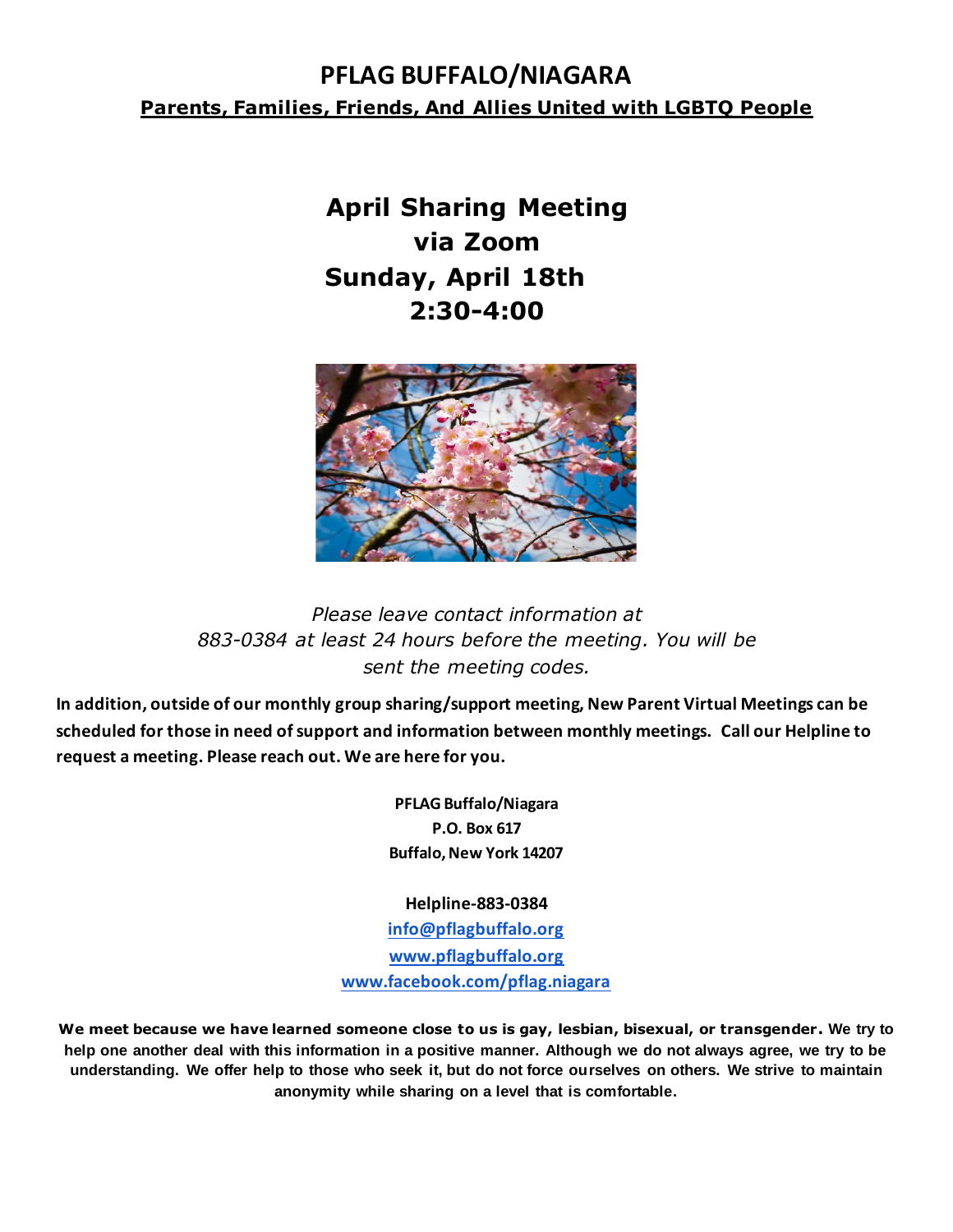

#### *AUTHORS BRING BOOK TO LIFE AT PFLAG BOOK TALK*

 On March 16th, Linda and Christopher Drajem discussed their book, *Wandering Close to Home*. This longtime PFLAG Buffalo/Niagara mother and her son wrote the book about their experiences as a "gay son and his feminist mother on a journey to transform themselves and their family."

 During the Zoom talk, each read powerful excerpts that gave insights into their lives and hearts. A question-and-answer period followed; attendees gained further insights into their lives and journeys as well as how the book came to be.

 We are so thankful that Linda and Christopher spoke with us; it was a memorable night. One attendee summed it up perfectly, "I really enjoyed the reading and discussion. Truly, the message was loud and clear. Love in a family and love for a mate enable all to live a full rich life without 'settling' for less. A great lesson for everybody."

 We hope to host more talks and are privileged that this first talk had PFLAG and Buffalo connections as well as highlighting such a wonderful work.

 We heartily recommend *Wandering Close to Home*, available at Talking Leaves, Amazon, and our PFLAG library upon request.

 You can read more about the book and other Drajem writings on LGBTQ issues by going to drajem.com.

Thank you, Linda and Christopher!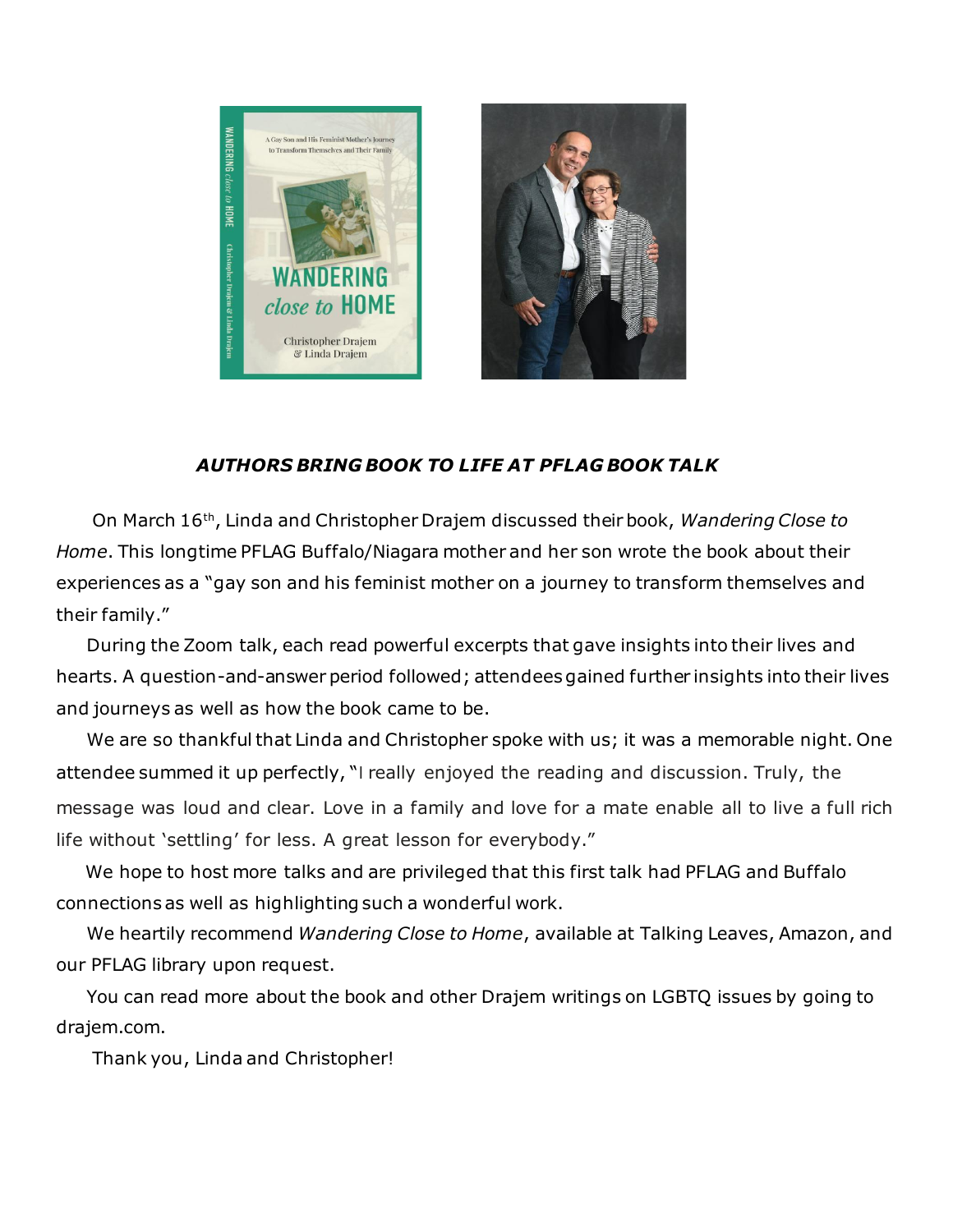#### *LIST OF PROVIDERS*



 *We are often asked for names of mental health providers. We do not have our own list, but GLYS Western New York has a list that we will share. You may access the full list by following or cutting and pasting this link:*

[https://docs.google.com/document/d/16cJsel84kWkrsskW4oTJMb7YAk1eEYcNDaIFljcveA/edit?us](https://docs.google.com/document/d/16cJsel84kWkrsskW4oTJMb7YAk1eEYcNDaIFljcveA/edit?usp=sharing) [p=sharing](https://docs.google.com/document/d/16cJsel84kWkrsskW4oTJMb7YAk1eEYcNDaIFljcveA/edit?usp=sharing)

 *GLYS Western New York and PFLAG Buffalo/Niagara do not endorse or recommend these practitioners, but these providers have met GLYS's criteria for inclusion. If you do use one of these or another practitioner, GLYS asks that you give an evaluation by using this link:* <https://forms.gle/CsRHX7bz86pFZJRK8>**.** 



#### *THREE PFLAG SCHOLARSHIPS FOR HIGH SCHOOL SENIORS*

This year PFLAG is offering 3 scholarships of \$500.00 each to graduating seniors. The application is available at [www.pflagbuffalo.org](http://www.pflagbuffalo.org/); follow the Scholarship/Grants tab. The requirements are listed in the application.

 Please share this news with students in your family or in your lives. These past two school years have been so challenging for teens.